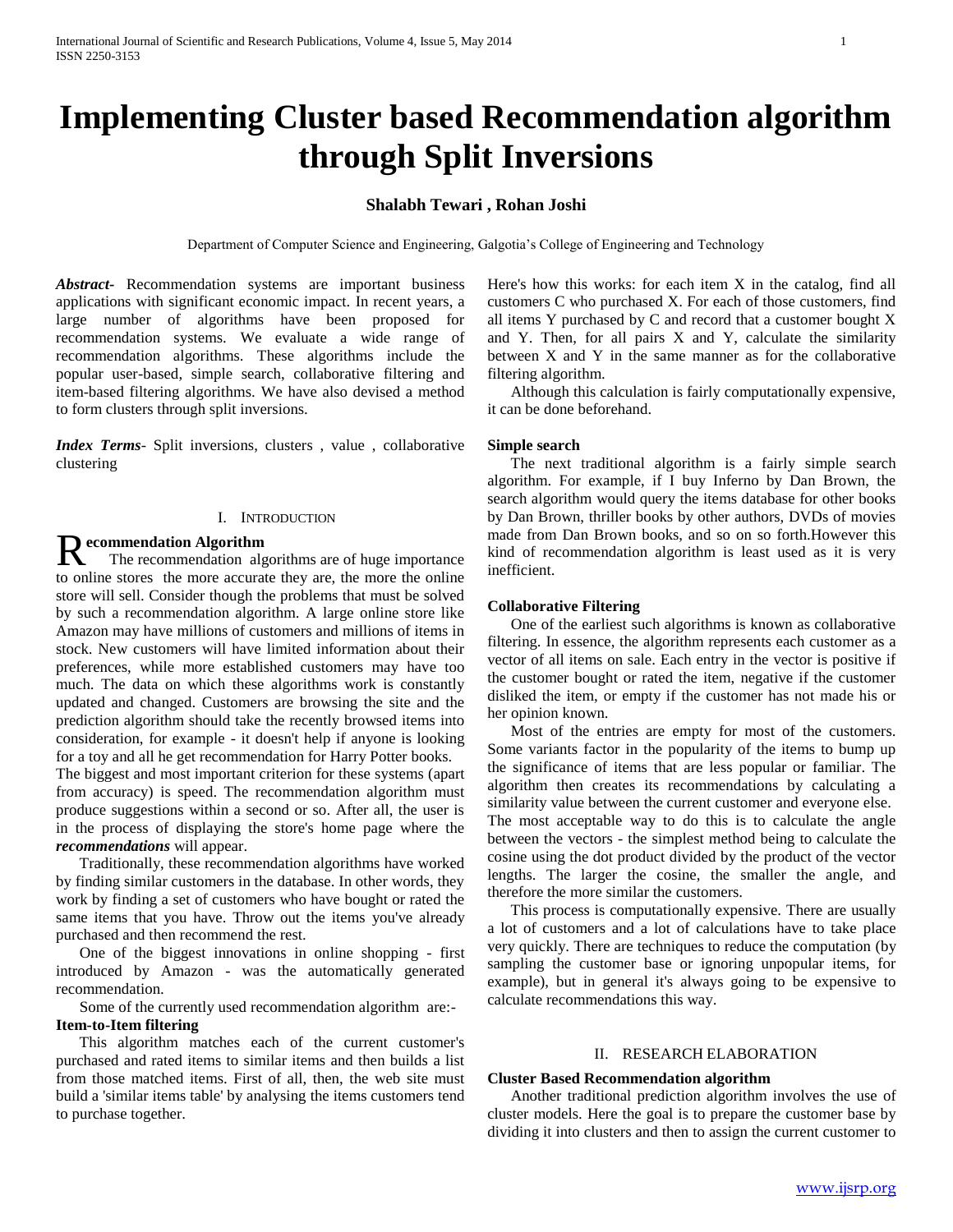one of the clusters, in theory choosing the cluster with the most similarity. Once the cluster has been identified, the recommendations come from the purchases and ratings from other customers in that particular cluster.

 Although the choice of cluster works in roughly the same way as the classification algorithm (we assume that we can calculate a characteristic vector that describes the cluster in much the same way that there is a vector per customer), the real meat of the algorithm is in the creation of the clusters.

 In general, clustering of customer data is done through a heuristic: start off with some number of empty clusters, assign a randomly selected customer to each, and then assign the other customers to the clusters according to similarity. Since the initial clusters are essentially randomly created, sub-algorithms must be used to merge or split clusters as they are being built up.

 Using cluster models is less computationally intensive at the point where you need to make recommendations quickly for a customer. After all, there's less work to be done to find a similar cluster rather than a similar customer. If you like, most of the work is done up front in the creation of the clusters themselves.

 Unfortunately, this particular method tends to result in low quality recommendations since the purchases/ratings are averaged out within a cluster. No longer is a particular customer matched to the most similar customer, but instead to the average of a large group of customers. Certainly the number of clusters can be increased to refine the matching, but then you run into the possibility of increasing computation time. To remove the disadvantage of assigning randomly selected customers to empty clusters we have come with solution to this problem. The assignment of customers to a cluster can be based on a parameter . This parameter can be computed through some user input that would be common for all customers. Eg In our case the parameter is vote .User has to vote for the best book among some most famous books shown to him. There are 5 books in our case :-

|  | Based on voting for the best book by individuals |  |  |  |  |  |  |  |  |
|--|--------------------------------------------------|--|--|--|--|--|--|--|--|
|--|--------------------------------------------------|--|--|--|--|--|--|--|--|

| <b>BOOKS</b>    | <b>NO. OF VOTES</b> | <b>RANK</b>    |
|-----------------|---------------------|----------------|
| The Hobbit      | 1000                | I              |
| Inferno         | 800                 | $\overline{a}$ |
| The Lost Symbol | 500                 | 3              |
| Hardy boys      | 250                 | $\overline{4}$ |
| Godfather       | 125                 | 5              |

| USER <sub>1</sub> |                |
|-------------------|----------------|
| <b>BOOKS</b>      | <b>RANK</b>    |
| The Hobbit        | $\overline{2}$ |
| Inferno           | 3              |
| The Lost Symbol   | $\mathbf{I}$   |
| Hardy boys        | $\overline{4}$ |
| Godfather         | 5              |

2 3 1 4 5 number of split inversions  $=2$ that are  $(2,1),(3,1)$  $2/c(n/2)=2/10=0.5$ 

value(V)= $0.5$ 

USER<sub>2</sub>

| <b>BOOKS</b>    | <b>RANK</b>    |
|-----------------|----------------|
| The Hobbit      | $\overline{2}$ |
| Inferno         | 3              |
| The Lost Symbol | $\overline{I}$ |
| Hardy boys      | 5              |
| Godfather       | $\overline{4}$ |

number of split inversions  $=3$ 2 3 1 5 4 that are  $(2,1),(3,1),(5,4)$  $3/c(n/2)=3/10=0.33$ value(V)= $0.3$ 

 $HCTD2$ 

| <b>BOOKS</b>    | <b>RANK</b>    |
|-----------------|----------------|
| The Hobbit      | I              |
| Inferno         | 3              |
| The Lost Symbol | $\overline{2}$ |
| Hardy boys      | 4              |
| Godfather       | 5              |

number of split inversions  $=1$  $13245$ that are  $(3,2)$  $1/10=0.1$ VALUE $(v)=0.1$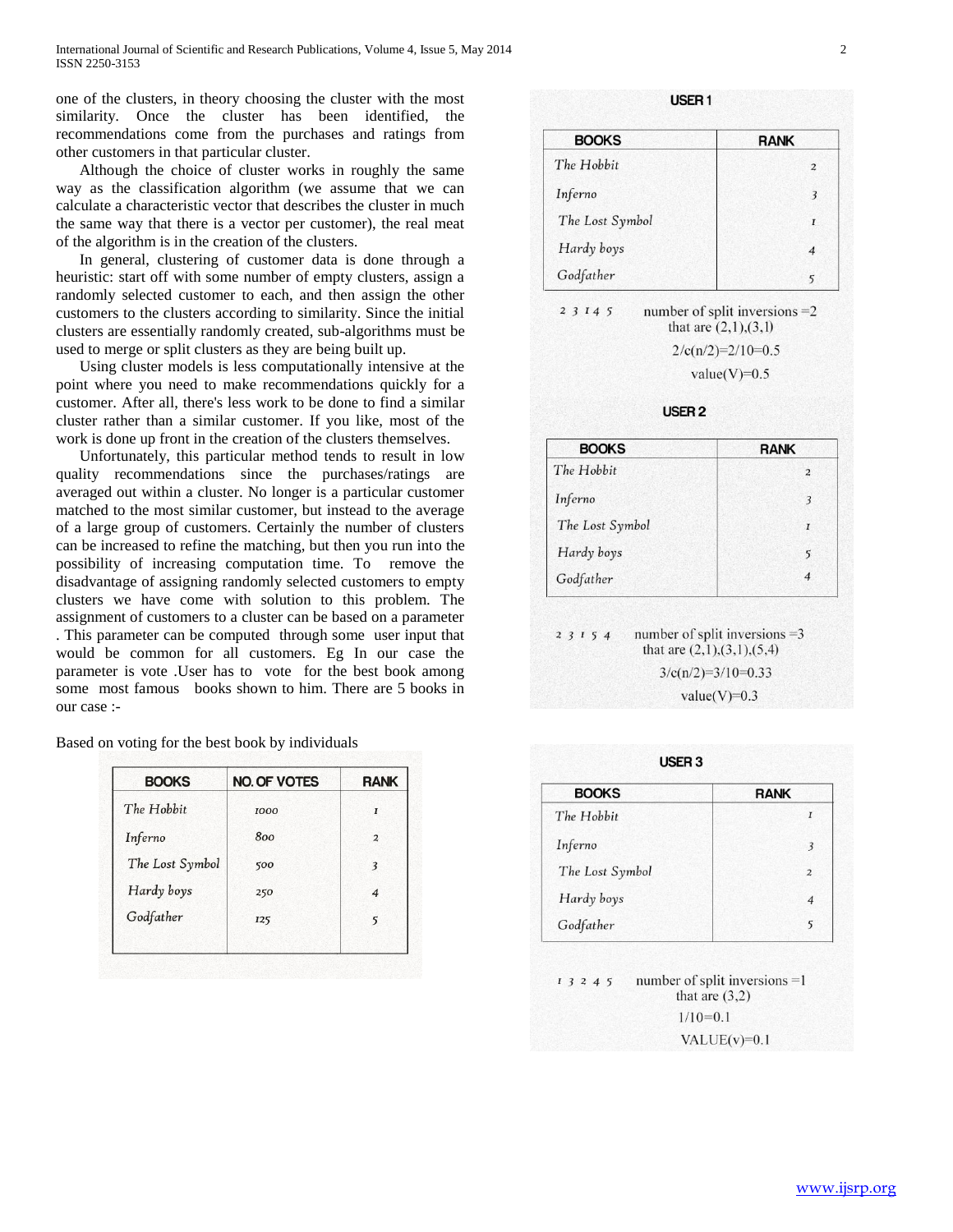| <b>BOOKS</b>                      | <b>RANK</b>                                                                                           |
|-----------------------------------|-------------------------------------------------------------------------------------------------------|
| The Hobbit                        | I                                                                                                     |
| Inferno                           | 3                                                                                                     |
| The Lost Symbol                   | $\overline{a}$                                                                                        |
| Hardy boys                        | $\overline{4}$                                                                                        |
| Godfather                         | 5                                                                                                     |
| $VALUE(v)=1$<br>USER <sub>5</sub> | number of split inversions $=10$<br>that are $(5,1)(5,2)(5,3)(5,4)$<br>(2,1)(3,1)(3,2)(4,1)(4,2)(4,3) |
| <b>BOOKS</b>                      | <b>RANK</b>                                                                                           |
| 13245<br>The Hobbit               | I                                                                                                     |
|                                   | $\overline{a}$                                                                                        |
| Inferno<br>The Lost Symbol        | $\overline{\mathbf{3}}$                                                                               |
| Hardy boys                        | $\overline{4}$                                                                                        |

#### VALUE $(v)=0$

 The values received are 0.5 ,0.3, 0.1, 1, 0 . V will always lie between 0 and 1 . Best Case is that which has no split inversions Worst Case has split inversions equal to  $C(n,2)$ 

# III. RESULTS

 The above model was shown for 5 users but there are millions of users accessing the same website such as amazon ,flipkart . The above method can be used as Books recommendation algorithm since the value will always lie between 0 and 1.

| <b>USER</b> | <b>VALUES</b> |
|-------------|---------------|
| user 1      | 0.5           |
| user 2      | 0.3           |
| user 3      | 0.1           |
| user 4      | 1             |
| user 5      | $\theta$      |
| user 6      | 0.1           |
| user 7      | 0.15          |
| user 8      | 0.3           |
| user 9      | 0.4           |

 Let the above users have the above values as given in the table

 How the recommendation system will work? User3 and User 6 have the same values for V .It means they have the same liking .Hence Auto-Suggestion will suggest the books to User3 that have been liked by User6 or even bought by User6.

Similarly in case of user2 and user 8 both have 0.3. It means they have the same liking .Hence Auto-Suggestion will suggest the books to User2 that have been liked by User8 or even bought by User8. It can happen vice versa also.

#### **How the value is obtained?**

The value (V) is obtained by  $V = (Number of split$ inversions) / (Total split inversions possible)

# **How to calculate split inversions?**

 The split inversions forms an important part of our algorithm. We can calculate these by merge sort. Merge sort leads to interesting applications besides sorting. One of the most interesting is counting the number of split inversions between two arrays. Assuming there are two arrays, the number of split inversions counts the number of swaps one array needs to transform into the other array. A split inversion count forms a space over the two arrays and therefore one can accomplish measurements with it.

# **Counting Inversions: Brute Force**

 A brute force algorithm would be to compare each element in both arrays to each other, and determine if they would need to be swapped. This is  $O(n2)$  (quadratic in n). Can we do better?